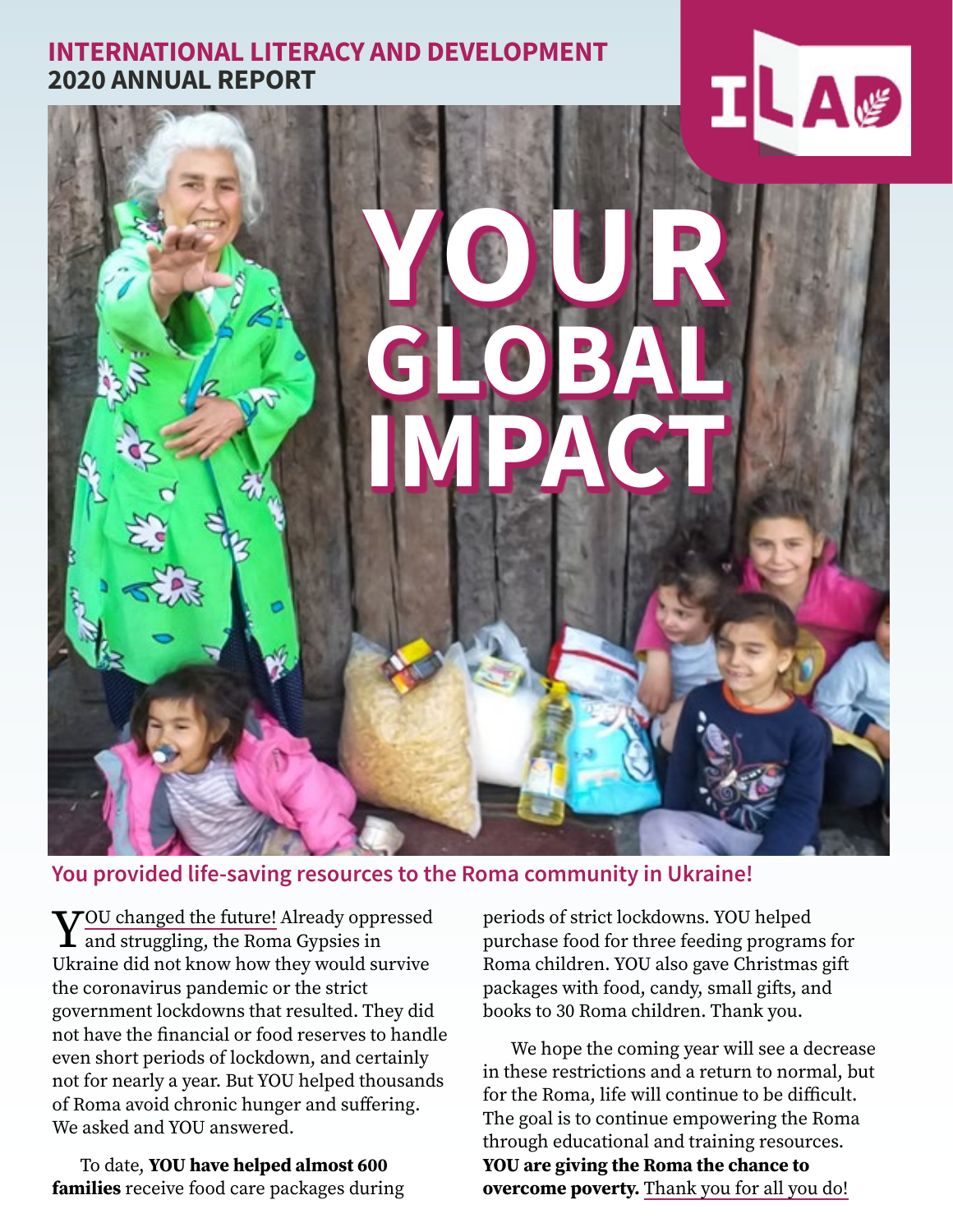## **2020 FINANCIALS\***



#### **STATEMENT OF ACTIVITIES**

#### SUPPORT AND REVENUE:

| » Contributions | \$2,382,602 |
|-----------------|-------------|
| » Other Income  | \$99,494    |
| » TOTAL INCOME  | \$2,482,096 |
|                 |             |

#### **STATEMENT OF FINANCIAL POSITION**

ASSETS:

| » Cash & Equivalent<br>» Other Assets<br>» TOTAL ASSETS                       | \$1,415,037<br>\$102,444<br>\$1,517,481 |
|-------------------------------------------------------------------------------|-----------------------------------------|
| LIABILITIES:<br>» Current Liabilities<br>» PPP Loan Payable                   | \$15,741<br>\$124,157                   |
| <b>NET ASSETS:</b><br>» Restricted<br>» Unrestricted<br>$\lambda$ END OF YEAR | \$1,244,441<br>\$133,142<br>\$1,377,583 |

*\*Unaudited financials — full audit available mid-2021 at ILAD.ngo*

## **You Helped Refugees in America Navigate COVID-19**

Administration **VOU** gave critical who desperately needed it. Remember the early days of the pandemic? We had so many questions. How many cases? Where can I get tested? How is this virus transmitted? What are the symptoms? Now, imagine living in a country where you don't know the language, culture, available services, or how to get help or information…

all in a pandemic! This was the situation for a community of Rohingya refugees who resettled in Dallas, Texas. Many in the Rohingya community had arrived in the U.S. shortly before



**You helped provide essential videos for refugees in their own language!**

COVID-19 hit. Theirs is an oral culture and most are not literate in any language. Few speak English, and even fewer read it. This was a huge barrier between the services available in Dallas and the Rohingya community's ability to access them. That is where **YOU** stepped in!

YOU gave the Rohingya the information they desperately

needed. Through your support, ILAD's team was able to develop a series of Crisis Response Videos in the Rohingya language. These videos were put on YouTube and shared among the community. They covered subjects like accessing food and rental assistance, filling out census forms, understanding COVID-19 case numbers, and more. The videos were viewed

> by families around the Dallas metroplex, and even in other parts of the U.S. People were watching the videos and using the information in them to assist their friends, as well as themselves. YOU helped an entire community!

Information IS aid. These families need and deserve to have the

same information as you or me. **Thank you** for showing up when others pulled back. Thank you for providing critical language and translation services in a time when they were most needed.

2020 was a tough year for us all, but YOU made it better for our new Rohingya neighbors. Thank you for bridging the gap.

#### **Give now to provide Rohingya refugees the opportunity to learn English!**

Your gift of \$50 gives one student like Minara a month of one-on-one personalized ESL classes.

Just \$150 will take her completely through Level 1.

Give today at: **ILAD.ngo/flourish** or scan the QR Code



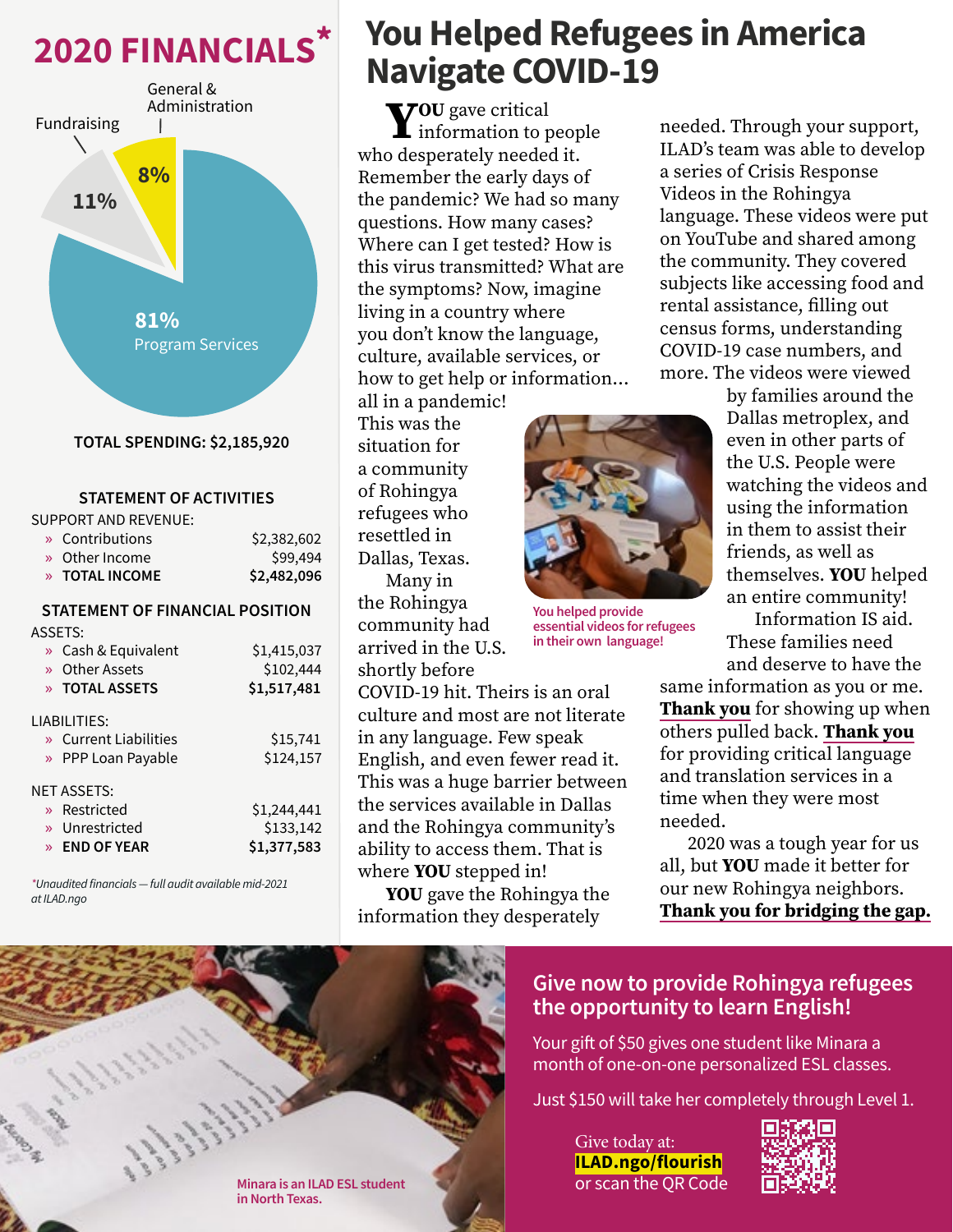# YOUR 2020 GLOBAL IMPACT

## **Middle East**

35

**Handwashing stations set up in nomadic gypsy communities with no running water 10** 

2

**Women entrepreneurs involved in creating and running a jewelry micro-enterprise called** *Freedom Designs* **that provides steady income for their families**

#### 80-100

**Families given food/ supplies assistance**

**Families educated about germs, bacteria, and the importance of handwashing and hygiene**

### **West Africa**

#### One Demonstration Farm

**Actively involved in research and teaching farmers a variety of agriculture skills and diversification practices. Research is ongoing in tilapia farming, guinea fowl domestication, and animal husbandry.**

#### **Serving 12 villages** One Teaching Orchard

**With cashews and a variety of trees that provide nourishment, medicine, shade, and animal feed**

#### 1380

**Farmers involved in organic pineapple farming — since 2011**

#### 72

**New Savings and Loans program participants**

#### 12

**Lending libraries** 

25 **Farming cooperatives**

#### 1789

**School supply kits distributed** 

#### **Eurasia**

One Business Development Center **Serving 30 students**

600+ **Families given food/ supplies assistance**

#### **North America**

#### 9

**New-arrival refugee families helped with school enrollment and orientation assistance**

**Refugee families participating in English classes for the fall 2020 term**

#### 150

**Families reached with critical information services**

#### 8

**Families served by school-adjustment 15 assistance** 

#### 50+

**Families served in direct translation assistance**